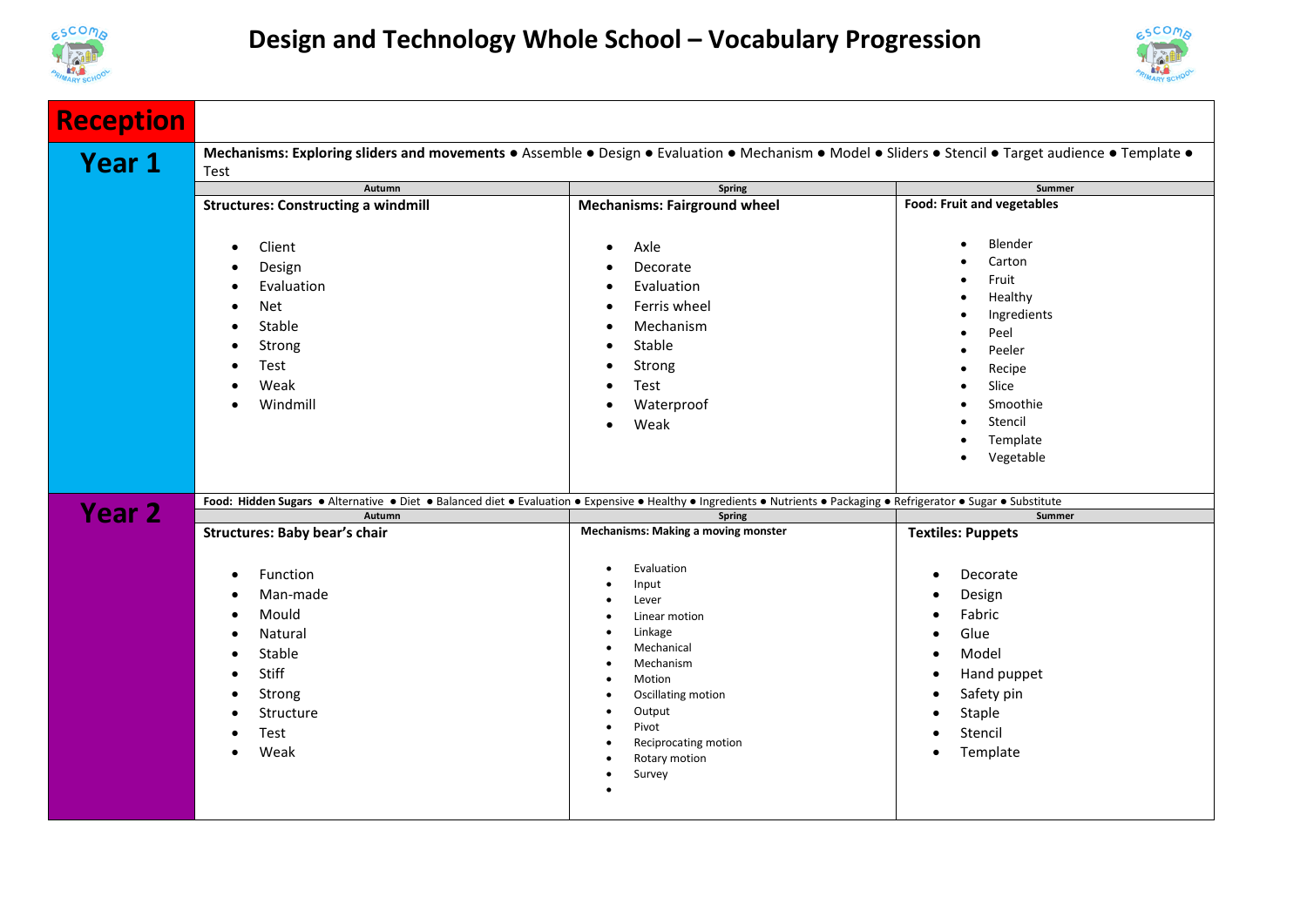**Year 3 Textiles: Cross stitch and Applique ●** Accurate ● Applique ● Cross-stitch ● Cushion ● Decorate ● Detail ● Fabric ● Patch ● Running-stitch ● Seam ● Stencil ● Stuffing ● Target audience ● Target audience ● Target customer ● Template

**Mechanisms: Exploring pneumatics** ● Exploded-diagram ● Function ● Input ● Lever ● Linkage ● Mechanism ● Motion ● Net ● Output ● Pivot ● Pneumatic system ● Thumbnail sketch

| Autumn                                                                                                                                                                                                                                                                                                                                                                              | Spring                                                                                                                                                                                                                                                                                                                                                                                                                                                                                                                                                                                                                                                                                                                                                                                                                                                                            | Summer                                                                                                                                                                                                                                                                                                                                                                                       |
|-------------------------------------------------------------------------------------------------------------------------------------------------------------------------------------------------------------------------------------------------------------------------------------------------------------------------------------------------------------------------------------|-----------------------------------------------------------------------------------------------------------------------------------------------------------------------------------------------------------------------------------------------------------------------------------------------------------------------------------------------------------------------------------------------------------------------------------------------------------------------------------------------------------------------------------------------------------------------------------------------------------------------------------------------------------------------------------------------------------------------------------------------------------------------------------------------------------------------------------------------------------------------------------|----------------------------------------------------------------------------------------------------------------------------------------------------------------------------------------------------------------------------------------------------------------------------------------------------------------------------------------------------------------------------------------------|
| <b>Food: Eating seasonally</b>                                                                                                                                                                                                                                                                                                                                                      | Digital world: Electronic charms                                                                                                                                                                                                                                                                                                                                                                                                                                                                                                                                                                                                                                                                                                                                                                                                                                                  | <b>Structures: Constructing a castle</b>                                                                                                                                                                                                                                                                                                                                                     |
| Climate<br>$\bullet$<br>Dry climate<br>$\bullet$<br>Exported<br>$\bullet$<br>Imported<br>$\bullet$<br>Mediterranean climate<br>$\bullet$<br>Nationality<br>$\bullet$<br>Nutrients<br>$\bullet$<br>Polar climate<br>$\bullet$<br>Recipe<br>$\bullet$<br>Seasonal food<br>$\bullet$<br>Seasons<br>$\bullet$<br>Temperate climate<br>$\bullet$<br><b>Tropical climate</b><br>$\bullet$ | Analogue<br>$\bullet$<br>Badge<br>$\bullet$<br>CAD<br>$\bullet$<br>Control<br>$\bullet$<br>Design requirements<br>$\bullet$<br>Develop<br>$\bullet$<br>Digital<br>$\bullet$<br>Digital revolution<br>$\bullet$<br>Digital world<br>$\bullet$<br>Display<br>$\bullet$<br>Electronic<br>$\bullet$<br>Electronic products<br>$\bullet$<br>Fasten<br>$\bullet$<br>Feature<br>$\bullet$<br>Function<br>$\bullet$<br>Initiate<br>$\bullet$<br>Key features<br>$\bullet$<br>Layers<br>$\bullet$<br>Loops<br>$\bullet$<br>Micro: bit<br>$\bullet$<br>Monitor<br>$\bullet$<br>Net<br>$\bullet$<br>Point of sale<br>$\bullet$<br>Product<br>$\bullet$<br>Product design<br>$\bullet$<br>Program<br>$\bullet$<br>Sense<br>$\bullet$<br>Simulator<br>$\bullet$<br>Smart wearables<br>$\bullet$<br>Stand<br>$\bullet$<br>Technology<br>$\bullet$<br>Template<br>$\bullet$<br>Test<br>$\bullet$ | 2D shapes<br>$\bullet$<br>3D shapes<br>$\bullet$<br>Castle<br>$\bullet$<br>Design criteria<br>$\bullet$<br>Evaluate<br>$\bullet$<br>Facade<br>$\bullet$<br>Feature<br>$\bullet$<br>Flag<br>$\bullet$<br>Net<br>$\bullet$<br>Recyclable<br>$\bullet$<br>Scoring<br>$\bullet$<br>Stable<br>$\bullet$<br>Strong<br>$\bullet$<br>Structure<br>$\bullet$<br>Tab<br>$\bullet$<br>Weak<br>$\bullet$ |
|                                                                                                                                                                                                                                                                                                                                                                                     | User<br>$\bullet$                                                                                                                                                                                                                                                                                                                                                                                                                                                                                                                                                                                                                                                                                                                                                                                                                                                                 |                                                                                                                                                                                                                                                                                                                                                                                              |
|                                                                                                                                                                                                                                                                                                                                                                                     |                                                                                                                                                                                                                                                                                                                                                                                                                                                                                                                                                                                                                                                                                                                                                                                                                                                                                   |                                                                                                                                                                                                                                                                                                                                                                                              |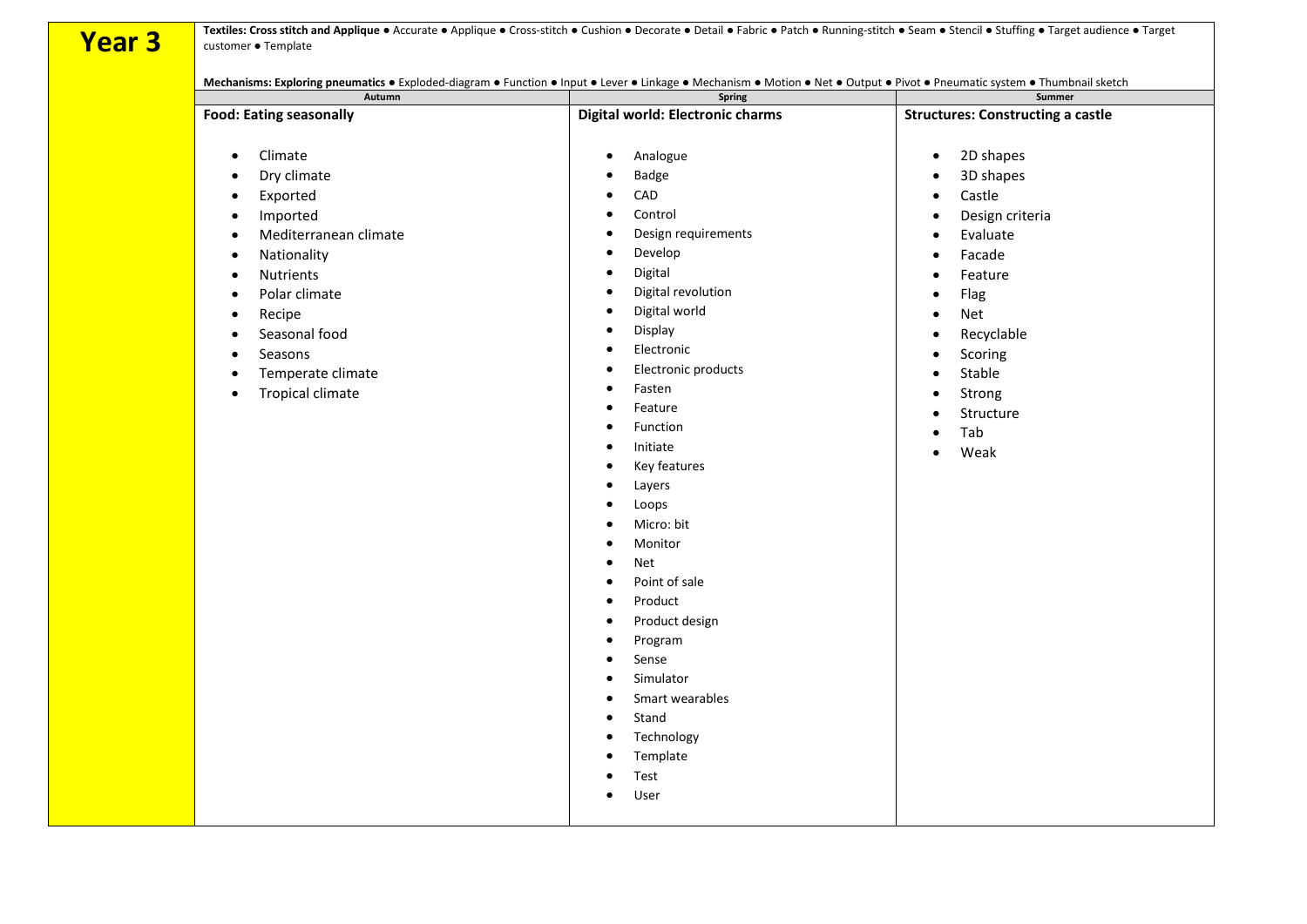| Year 4 | Textiles: Evaluating Fastenings • Aesthetic • Assemble • Book sleeve • Design criteria • Evaluation • Fabric •<br>Fastening • Mock-up • Net • Running-stitch • Stencil • Target audience • Target customer • Template                                                                                                              |                                                                                                                                                                                                                                             |                                                                                                                                                                                                                                                          |  |
|--------|------------------------------------------------------------------------------------------------------------------------------------------------------------------------------------------------------------------------------------------------------------------------------------------------------------------------------------|---------------------------------------------------------------------------------------------------------------------------------------------------------------------------------------------------------------------------------------------|----------------------------------------------------------------------------------------------------------------------------------------------------------------------------------------------------------------------------------------------------------|--|
|        | Food: Following a recipe • Adapt • Budget • Cooling rack • Creaming • Equipment • Evaluation • Flavour •<br>Ingredients • Method • Net • Packaging • Prototype • Quantity • Recipe • Rubbing • Sieving • Target audience                                                                                                           |                                                                                                                                                                                                                                             |                                                                                                                                                                                                                                                          |  |
|        | • Unit of measurement • Utilities<br><b>Autumn</b><br><b>Electrical systems: Torches</b><br><b>Battery</b><br><b>Bulb</b><br><b>Buzzer</b><br>Cell<br>Component<br>Conductor<br>Copper<br>Design criteria<br><b>Electrical item</b><br>Electricity<br>Electronic item<br>Function<br>Insulator<br>Series circuit<br>Switch<br>Test | <b>Spring</b><br><b>Mechanical systems: Making a</b><br>slingshot car<br>Aesthetic<br>Air resistance<br>Chassis<br>Design<br>$\bullet$<br>Design criteria<br>Function<br>Graphics<br>Kinetic energy<br>Mechanism<br><b>Net</b><br>Structure | Summer<br><b>Structures: Pavilions</b><br>Aesthetic<br>Cladding<br>Design criteria<br>Evaluation<br>Frame structure<br>Function<br>Inspiration<br>Pavilion<br>Reinforce<br>Stable<br>Structure<br>Target audience<br>Target customer<br>Texture<br>Theme |  |
|        | Torch<br>Wire                                                                                                                                                                                                                                                                                                                      |                                                                                                                                                                                                                                             |                                                                                                                                                                                                                                                          |  |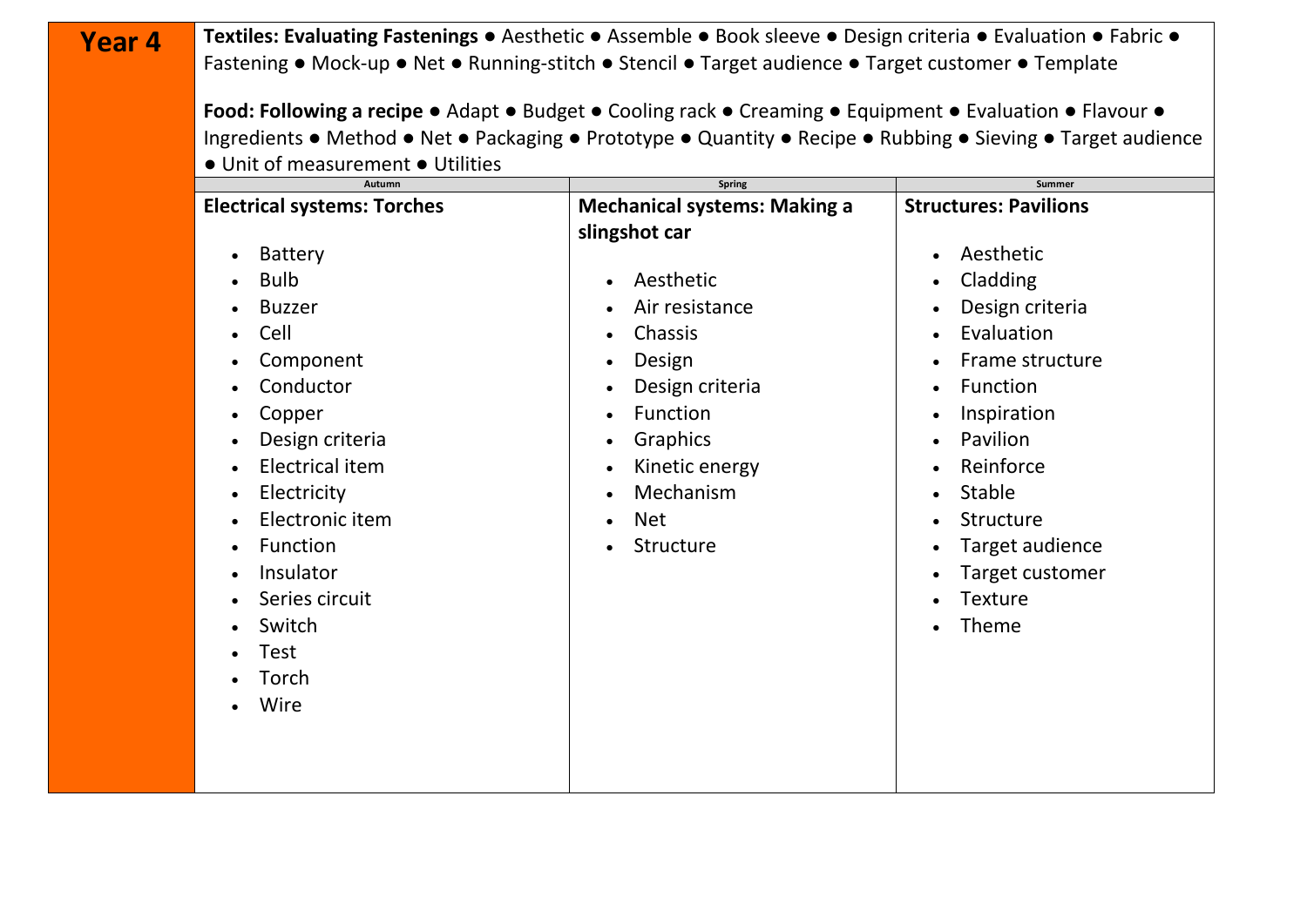| Year 5 | Autumn                                         | <b>Spring</b>                       | Summer                         |
|--------|------------------------------------------------|-------------------------------------|--------------------------------|
|        | <b>Electrical systems: Electronic greeting</b> | <b>Mechanical systems: Making a</b> | Food: What could be healthier? |
|        | cards                                          | pop-up book                         |                                |
|        |                                                |                                     | <b>Beef</b><br>$\bullet$       |
|        | <b>Battery</b>                                 | Aesthetic                           | Cross-contamination            |
|        | <b>Buzzer</b>                                  | Computer-aided design               | <b>Diet</b><br>$\bullet$       |
|        | Circuit                                        | (CAD)                               | <b>Ethical issues</b>          |
|        | Coin cell battery                              | Caption<br>$\bullet$                | Farm                           |
|        | Component                                      | Design<br>$\bullet$                 | Healthy                        |
|        | Conductor                                      | Design brief<br>$\bullet$           | Ingredients                    |
|        | Copper                                         | Design criteria<br>$\bullet$        | Method                         |
|        | Design                                         | Exploded-diagram<br>$\bullet$       | <b>Nutrients</b>               |
|        | Design criteria                                | Function<br>$\bullet$               | Packaging                      |
|        | Function                                       | Input<br>$\bullet$                  | Reared                         |
|        | Innovative                                     | Linkage                             | Recipe                         |
|        | Insulator                                      | Mechanism<br>$\bullet$              | Research                       |
|        | <b>LED</b>                                     | Motion<br>$\bullet$                 | Substitute                     |
|        | Modify                                         | Output<br>$\bullet$                 | Supermarket                    |
|        | Series circuit                                 | Pivot<br>$\bullet$                  | Vegan                          |
|        | Switch                                         | Prototype                           | Vegetarian                     |
|        | Target audience                                | Slider<br>$\bullet$                 | Welfare                        |
|        | Test                                           | Structure<br>$\bullet$              |                                |
|        | Wire                                           | Template<br>$\bullet$               |                                |
|        |                                                |                                     |                                |
|        |                                                |                                     |                                |
|        |                                                |                                     |                                |
|        |                                                |                                     |                                |